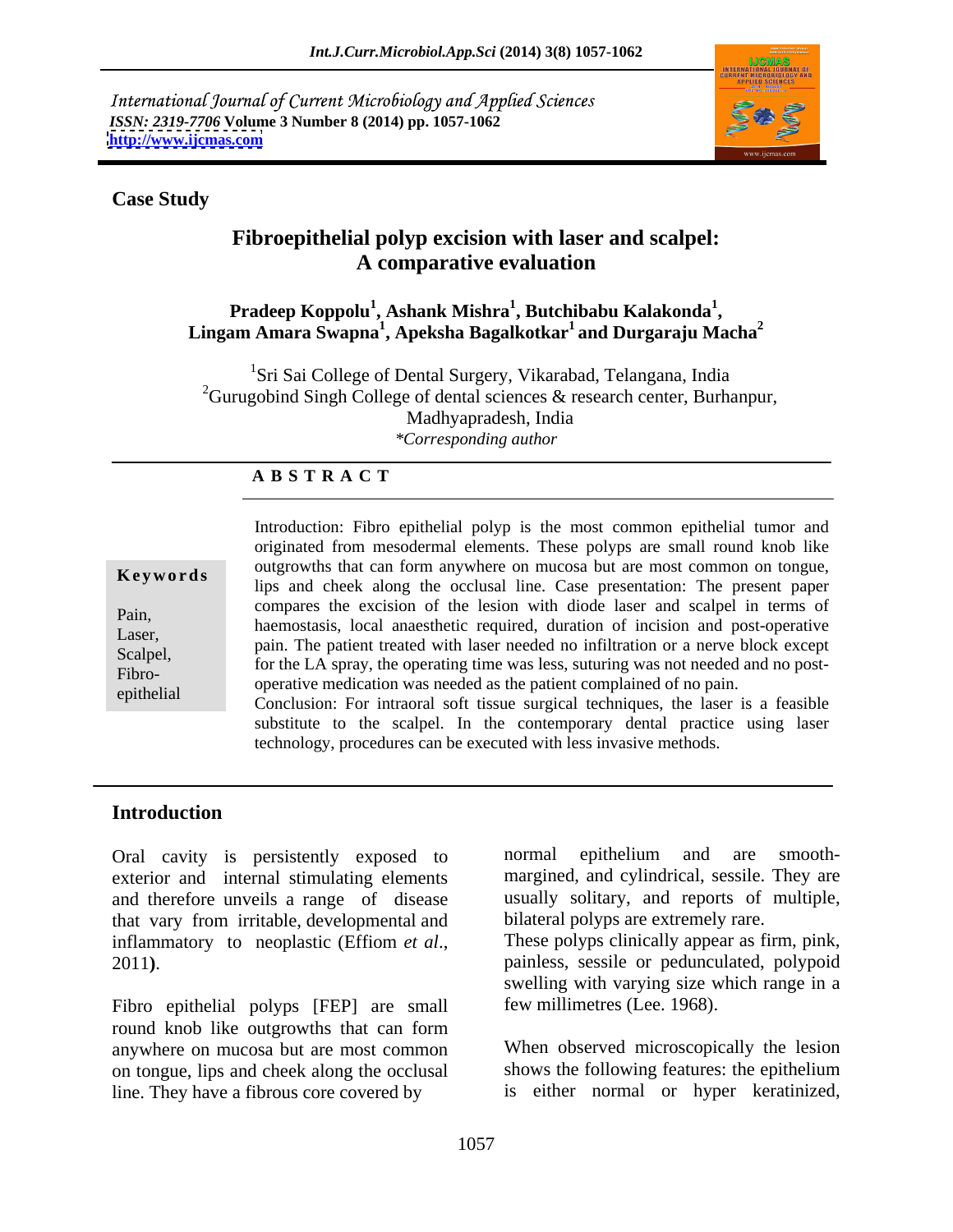connective tissue shows dense, relatively

No inflammatory cell infiltration unless mucosa located approximately 3 mm away there is secondary infection. Occasionally, from the angle of mouth in the line of multinucleated cells observed in the sub occlusion (Fig 1). It was 3x5 cm in epithelium zone, & such lesions are referred dimension, pale pink in color, pedunculated, as giant cell fibroma. The etiology of these firm and ovoid in shape. All inspectory polyps is not clear. It may be caused by findings were confirmed on palpation. It was chronic irritation, infection, hormonal a painless firm non compressible swelling. imbalance, allergic factors, minor trauma or some developmental defects. Case Report 2

FEP are painless but are subjected to trauma A 40 year old male patient reported to the so chance of infection prevails. They are hospital with chief complaint of swelling in usually pink in colour unless irritated or the upper front region of jaw since 2 years infected. If infected they may appear red in which was unaesthetic and causing colour. They are similar in appearance to fibromas and papilloma's, but these painless growth 2 years back and gradually conditions grow steadily from few increased to present size. Patient revealed no millimetres to centimetres however fibro relevant medical history. He was former epithelial polyps rarely continue to grow remain as small finger like projections. They can only be diagnosed by examining their growth extending from tooth number 12 cell under the microscope after their surgical 21on labial attached gingiva (Fig 6). It was excision. 2x5 cm in dimension, pinkish red in color,

granuloma, papillomas. These lesions appear similar to fibro epithelial polyps therefore they can be diagnosed by histopathological The present paper compares the excision of examination. Remove the polyp surgically the lesion with diode laser and scalpel in and remove the source of infection to avoid terms of haemostasis, local anaesthetic (LA)

## **Case Report 1**

A 50 year old male patient reported to the hospital with chief complaint of swelling in watts in continuous mode and straight right cheek region. The swelling is present since past few years causing discomfort applied to the oral soft tissue in contact type while chewing. The swelling started as small treatment mode in case 1. The patients, the painless growth gradually progressed to surgeon, and the operative staff wore safety

avascular & acellular or has little scanty medical history. No adverse habits. Extra fibroblast, composed of bundles of collagen oral examination revealed no abnormality. fibres. Intra oral examination revealed solitary present size. Patient revealed no relevant growth on middle area of right buccal

#### **Case Report 2**

Differential diagnosis: fibroma, mucocele, consistency. All inspectory findings were giant cell fibroma, peripheral giant cell confirmed on palpation. It was a painless, which was unaesthetic and causing discomfort. The swelling started as small smoker. Extra oral examination revealed no abnormality. Intra oral examination revealed smooth, sessile, ovoid in shape and firm in firm and non-compressible swelling.

recurrence. required, duration of incision and post operative pain.

> A diode laser with a wavelength of 810 nm, fibers with a diameter of  $400 \text{ µm}$ , at  $0.8-1.2$ handpieces through which the laser beam is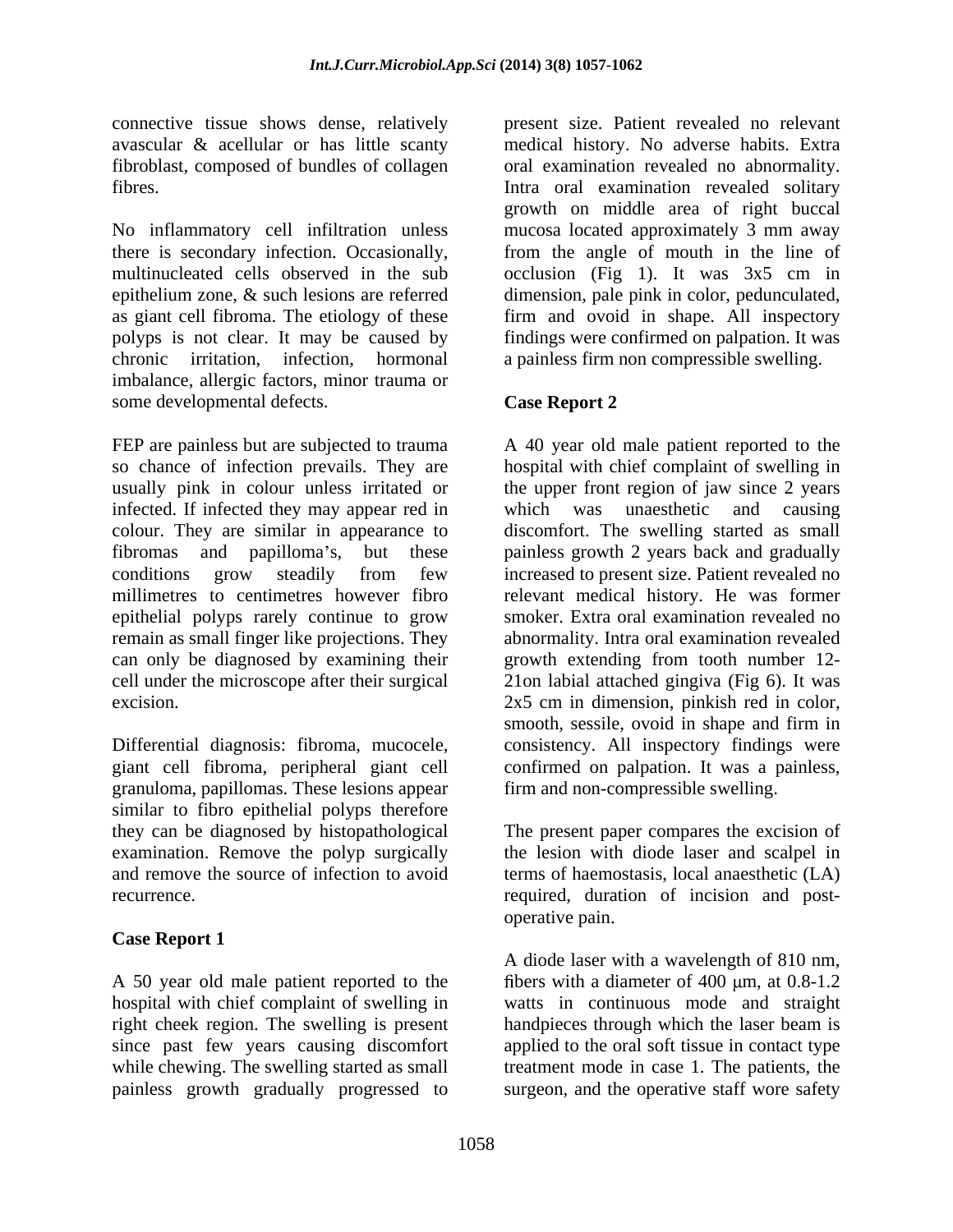Excision is one of the most regularly bloodless, painless and linked with quick cavity as it is incredibly perfused region, this frequently used cutting tool in most parts of the world.

The significant benefits described in the prompt and effortless for resecting literature for treating a lesion with diode laser are negligible postoperative decline in the number of relapses in inflammation, damage, enhanced healing, and reduced postoperative pain (Strauss 2000). Other advantages of the laser when For intraoral soft tissue surgical techniques, compared with scalpel are highly the laser is a feasible substitute to the decontaminated surgical bed, reduced scalpel. In the contemporary dental practice mechanical trauma, no need for periodontal using laser technology, procedures can be dressing and the appearance of fewer myofibroblasts resulting in comparatively lesser wound contraction (Bornstein *et al.*, with regards wound healing, hemostasis, cost-<br>2005; Fisher *et al.*, 1984). cost-efficiency, well-being and surgical

The patient treated with laser needed no infiltration or a nerve block except for the

glasses throughout the procedures LA spray, the operating time was 6 minutes, conducted treatment procedures, the perfect patient subjected to laser treatment as the removal of the lesion should be instant, patient complained of no pain, compared recovery from treatment. Scalpel is often operating time of 13 minutes including used because of its perfection, minimal harm suturing and post-operative analgesics 600 to cells and convenience of use, conversely mg ibuprofen as required in patient treated better-quality of hemostasis will not be with scalpel. Our observation of only offered by scalpel, which is crucial in oral negligible postoperative discomfort and lead to use of laser in dentistry the most authors (Silva., *et al 2004;* Pogrel., *et al* suturing was not needed and no post operative medication was needed for the with the need for 2ml of LA for infiltration, inflammation correlates with some of the 1990).

> The less operating time with diode laser is prompt and effortless for resecting overgrowths. Its advantages include a comparison with the scalpel.

executed with less invasive methods. On the other hand, the value of this information with regards wound healing, hemostasis, cost- efficiency, well-being and surgical aftermath's needs to be further analyzed in clinical situations.



**Fig.1** Fibroepithelial polyp on the right buccal mucosa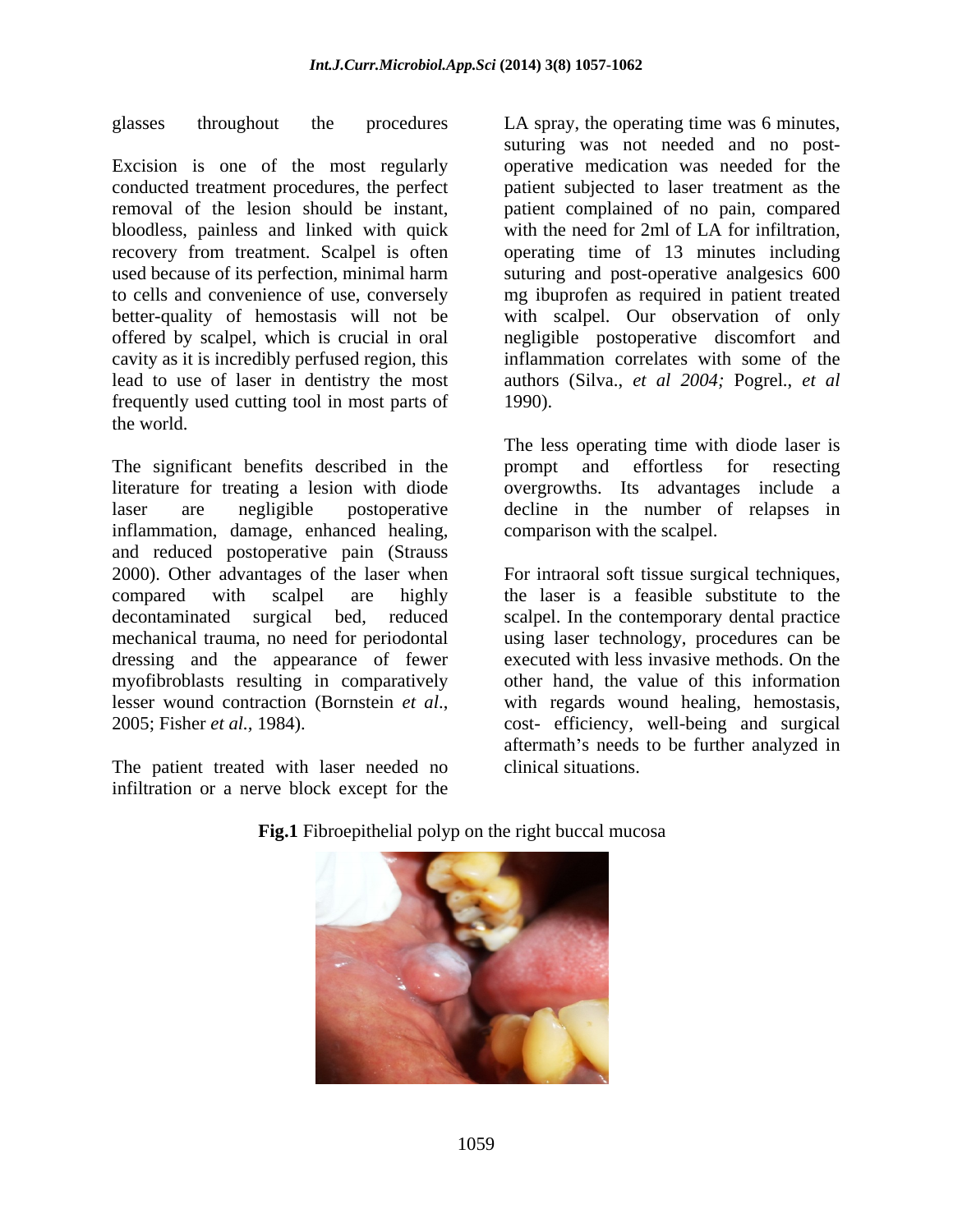**Fig.2,3** Excision of the polyp with Laser



**Fig.4** Post-operative view immediately after the excision

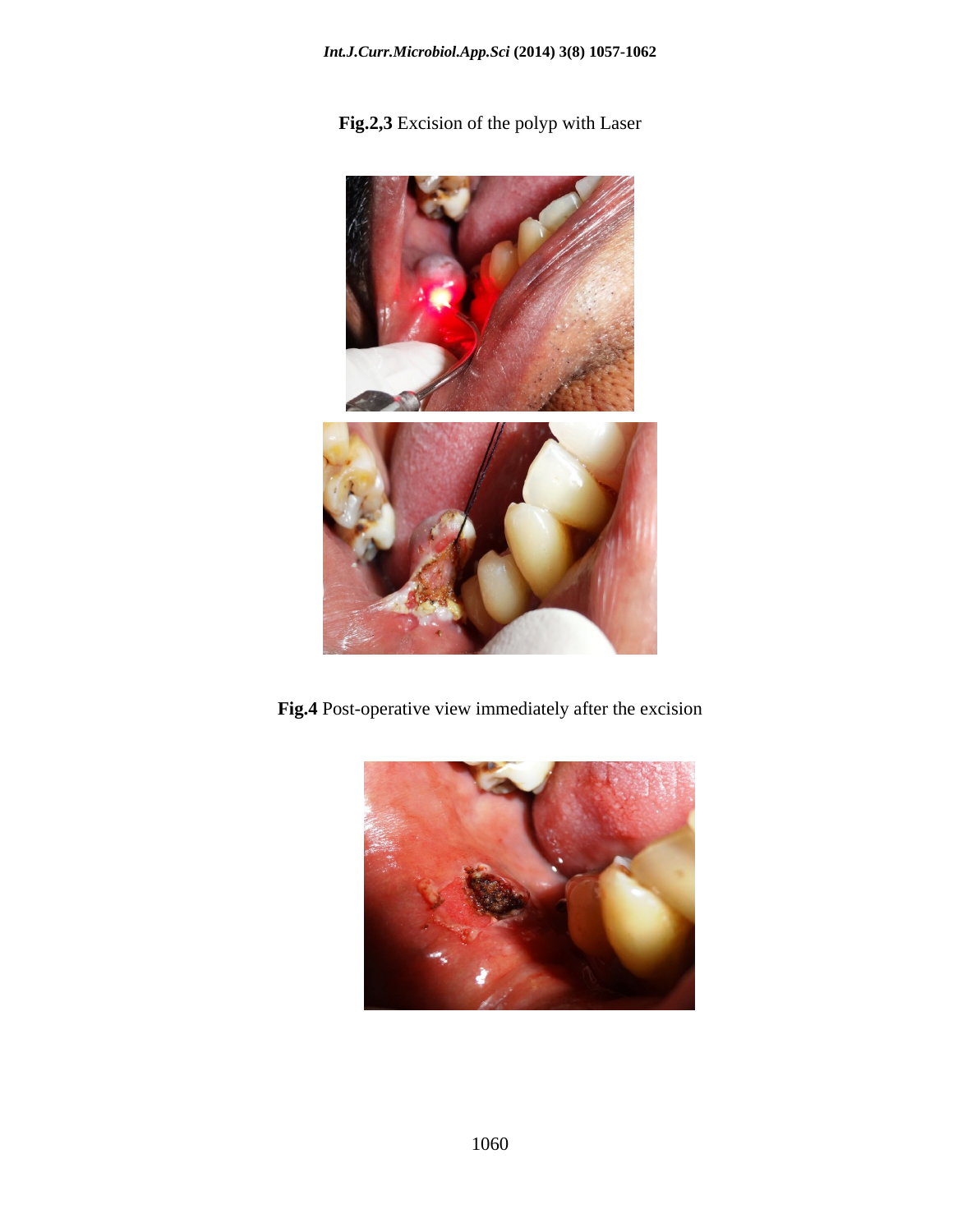**Fig.5** Post-operative view showing uneventful healing



**Fig.6** Histopathological view of Case 1



**Fig.7** Fibroepithelial Polyp obliterating the labial frenum irt 11 &21